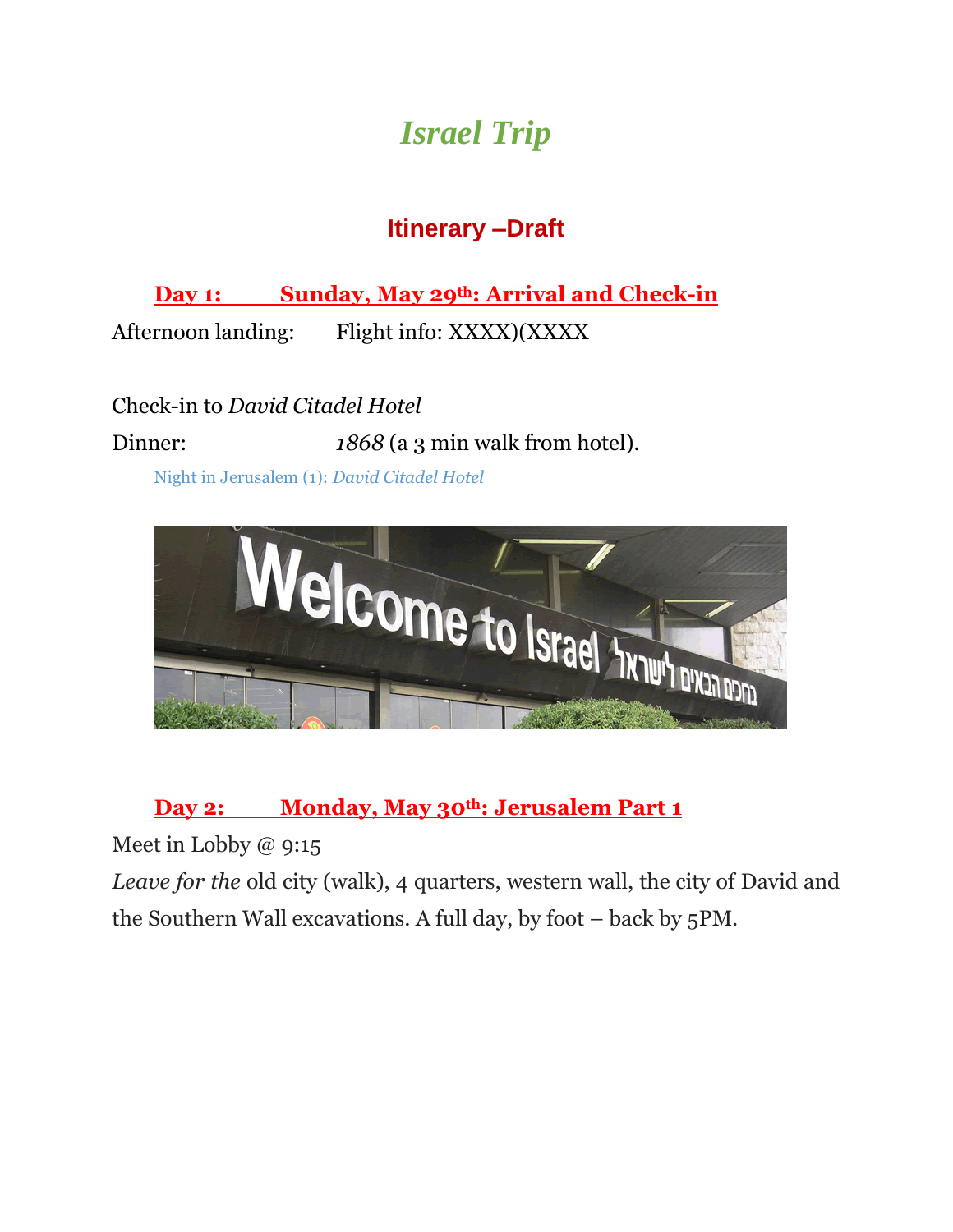

Dinner @ first station (flexible).

\*\*\* the option of hopping in and out of taxi's is certainly viable.

Night in Jerusalem (2): *David Citadel Hotel*

#### **Day 3: Tuesday, May 31st: Jerusalem Part 2 –**

Mt. Herzl "Yad Vashem" Holocaust-museum Israel Museum – open until late that night



Dinner @ Modern (in museum – highly recommended)

Night in Jerusalem (3): *David Citadel Hotel*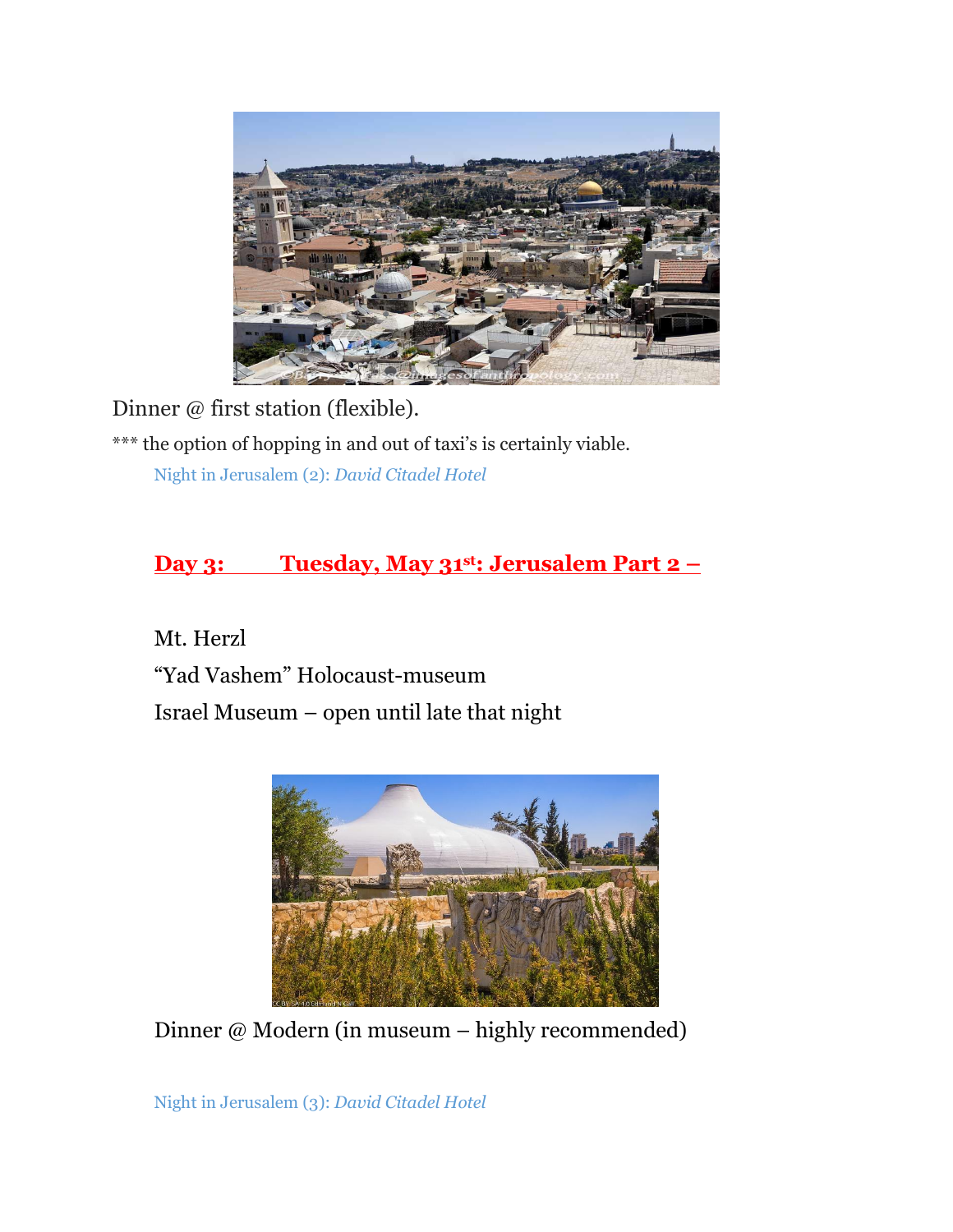#### **Day 4: Wednesday, June 1st: Dead Sea and Masada**

Meet in Lobby @ 8:45 and Head down to the dead Sea Area – stating with the famous fortified palace – "Masada" – visit the mountain top.

Lunch at Kibbutz Ein-Gedi  $+$  a short tour of the kibbutz.

Head to the northern tip of the Dead Sea – the beach area for a dip and float in the sea.



Head back to Jerusalem.

Dinner – Machneyuda restaurant possibly

 possibly night spectacular in the evening Night in Jerusalem (4): *David Citadel Hotel*

#### **Day 5: Thursday, June 2nd: North Day 1**

One of the best days of the trip!

7:30 am check out of Jerusalem hotel - head up the Jordan Valley (heading north). 2.5-hour drive

Possibly stop at Kibbutz *Sde Eliyahu* along the way for a brief visit and pit stop.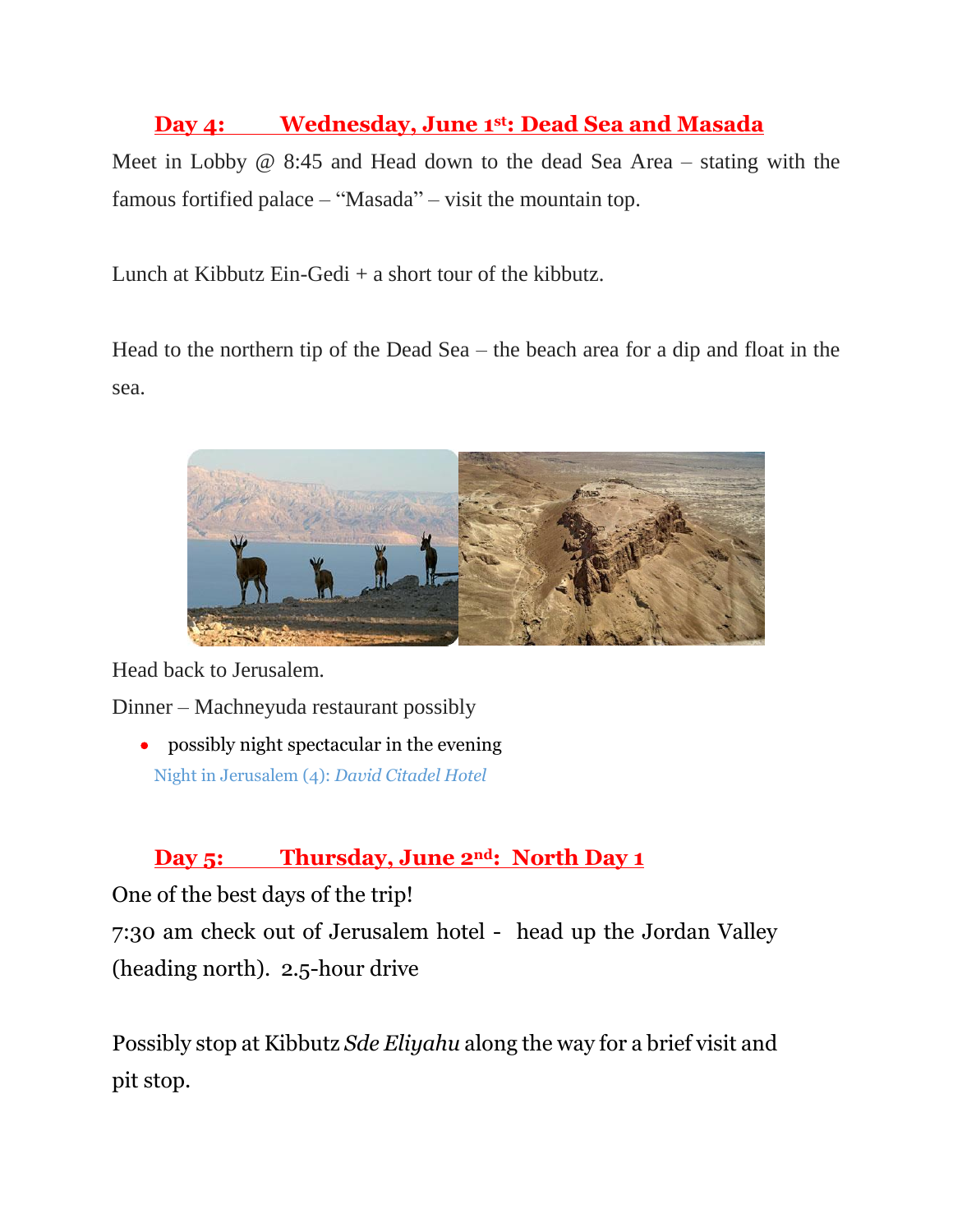"Mitzpeh Ofir" (the Ofir Lookout) amazing viewpoint overlooking the Sea of Galilee; Head up to the Golan Heights stopping at "Um el Kantir" an ancient Jewish village (2nd century) contemporarily being excavated. Stop at the Olive Oil factory in Katzrin – the "capital" of the Golan.

Head up to the "Mount Bental Lookout" overlooking the Syrian border.

Optional stop at the *Chocolate Factory,* at Kibbutz Ein Zivan*.* Maybe visit a local boutique winery.

*Back to hotel – LONG DAY! Dinner: In hotel (*Mitzphe Haymim) Night in Mitzpeh Hayamim (1).

### **Day 6: Friday, June 3rd: North Day 2**

Breakfast.

8:50 Check out of hotel, load the car and leave by 9:00

Head to the city of Tzfat (Saffed) for a tour of the Medieval Jewish town and its contemporary artist colony.



Cross through the galilee to the Mediterranean port of Akko – lunch in Akko If time permits a visit to the roman ruins at Cesarea (or do together on the 6th).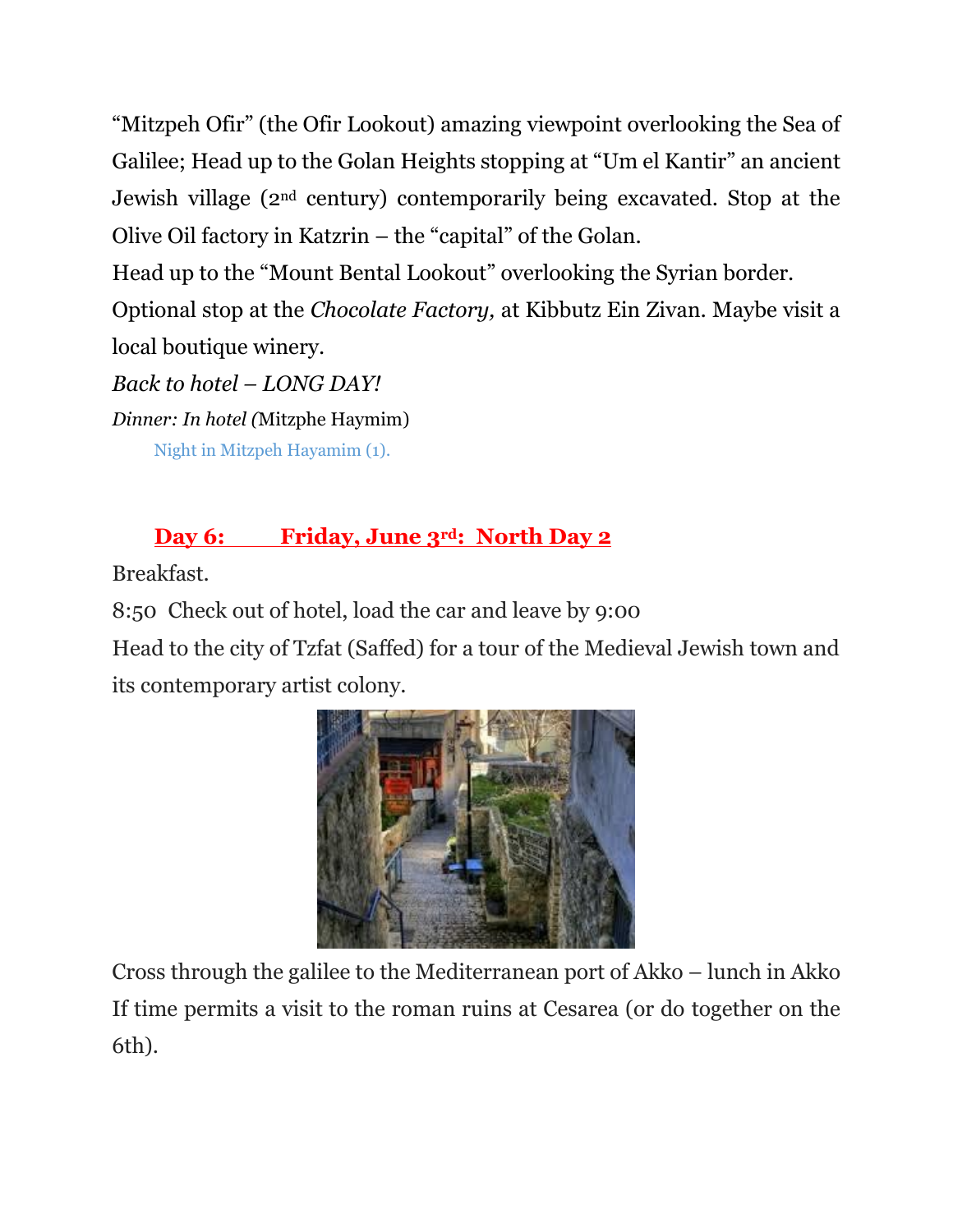

Head down to Tel Aviv.

Arrive in Tel Aviv around 5:00 pm. – I'll be taking off since I'll be trying to make it back home before Shabbat here in Jerusalem.

Check into Hotel– *market house*

Dinner*: Catit* 

Night in Tel-Aviv (1): *Market House Hotel*

#### **Day 7: June 4th: Tel Aviv – Shabbat: Day at Leisure**

Day on your own, lots to do and see in Tel Aviv, relax, eat, museum, The Sarona complex, beach etc.

Night in Tel-Aviv (2): *Market House Hotel*